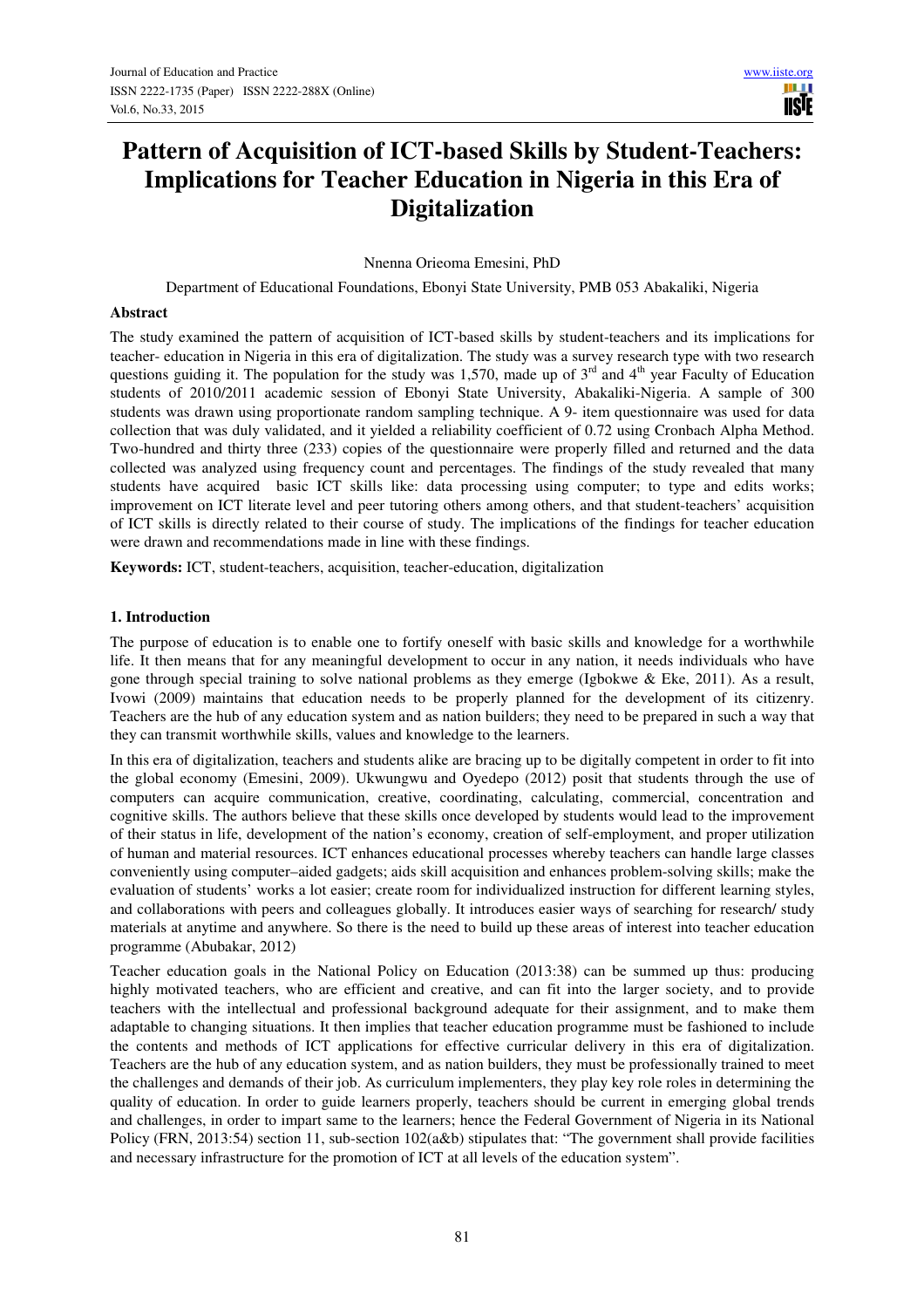Preparing the new breed of teachers using technology is such a complex endeavour, requiring the infusion of ICT into teacher education programme. The practice has been that of preparing prospective teachers to take a computer literacy class separate from the contents and methods they are used to. Wentworth (2004) sees this approach as a failure and emphasized that what teachers need is, how to teach contents more effectively through proper infusion of ICT skills. Training of teachers in ICT applications, according to Villanueva (2004), involves two aspects: (i) Training in technical procedures to learn how to use and maintain ICT equipment and software, and (ii) Training on how to integrate ICT into the curricula; Computer appreciation in data processing(typing and processing of documents) and spread sheet application involving arranging and computing basic statistical data; online process of retrieving - downloading and uploading of educational materials; digital video and photo coverage services, which are aspects of the social media are some of the ICT skills that can enhance active classroom interaction in the present globalization process. Student-teachers need to be updated in their training in these basic areas, in order to prepare learners in the Nigerian classrooms with such survival skills, so that they can be digitally relevant in the global village.

Information and Communication Technology (ICT) is the new communication trend globally. ICT according to Raheen (2010) is the electronic pathways with viable communication devices like computers and other electronics. Babangida and Bissallah (2011) state that ICT education is the scientific process of application of ICT technologies through teachers' vested interest and positive attitude. The use of ICT in education leads to sustainable development and global competitiveness, wealth creation, poverty alleviation and job creation (Nworgu, 2006). Mbachu (2008) makes it clear that most of the developing countries have experienced the potentials of ICT in transforming their educational landscape at all levels. This is because with the use of ICT in education, teachers and students globally become more connected, and develop more positive attitude to educational processes as they interact (Villanueva, 2000). Villanueva reiterates that ICT have created pathways that stimulate teachers and students because of its interesting interactive procedures and linkages. ICT increases the time learners devote to learning and enhances the speed of availability of data and information, as it provides immediate feedback and assist less qualified teachers and increases teachers' efficiency and effectiveness (Igwebuike & Gideon, 2007). According to Abubakar (2012), ICT exposes learners to the world of works and acquisition of skills. It is also flexible in its delivery patterns, thereby making it easy to train learners from diverse backgrounds. The author points out that the training of students should be in line with the recommendations of Africa Union (AU) on ICT skills' acquisition. In line with this, Anowor (2010) observes that the Federal Ministry of Education of Nigeria formulated ICT policies and objectives which include among others: facilitating the teaching and learning process; promotion of problem–solving techniques; enhancing critical thinking and innovative skills; promoting life-long education; enhancing universal access to education, instructional options and opportunities. The laudable policies and steps taken by many nations of the world including Nigeria in this era of digitalization, has led to the present study, which examined the pattern of studentteachers' acquisition of ICT skills, and its implications for Nigerian education system.

## **2. Statement of the Problem**

One of the major concerns of educationists has been how to make teaching and learning more effective and efficient in this era of digitalization. Current researches in education have shown that ICT possesses the potential for effective teaching and learning. Functional education involves training youths in such a way that they would be independent, and contribute their own quota in national development.

Preparing the new breed of teachers using newer technology involves the infusion of ICT into teacher education programme. The practice has been that of preparing prospective teachers to take a computer literacy class separate from the contents and methods they are used to. This approach has been a failure because; teachers in their training have not been prepared on how to teach contents more effectively through proper infusion of ICT skills. Presently, student-teachers in their areas of specialization are now faced with the challenges of aligning their course contents in line with the digital pattern; hence, the need for this study. The problem now is: What is the nature and pattern of acquisition of ICT-based skills by student-teachers, and its implications for teacher education in Nigeria in this era of digitalization?

# **3. Purpose of the Study**

The study sought to find out:

1. The nature of student-teachers' acquisition of ICT-based skills in this era of digitalization, and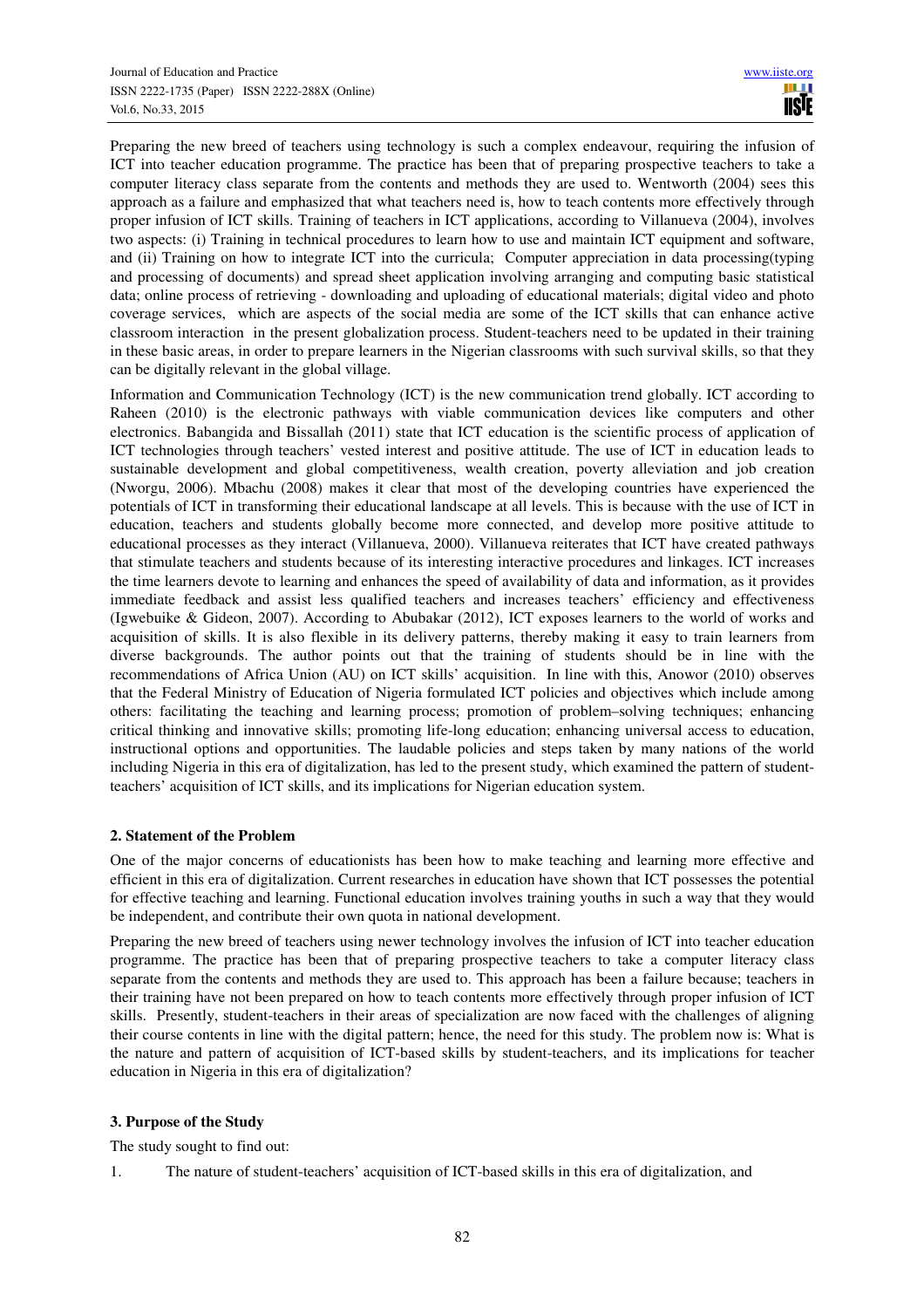2. The pattern of student-teachers' acquisition of ICT-based skills according to their course of study.

### **4. Research Questions**

The following research questions guided the study:

1. What is the nature of student-teachers' acquisition of ICT-based skills in this era of digitalization?

2. What is the pattern of student-teachers' acquisition of ICT-based skills according to their course of study?

## **4. Theoretical Framework**

The present study is backed up by humanism theory of Mautner (2000) cited in Ubong (2013), and globalization theory of Robertson (1987) in Agbiogwu (2012). Mautner emphasized that humanism has relationship with entrepreneurship, which has a link to self-reliance. According to the author, entrepreneurship emphasizes individual action that will lead to self-determination and self-sufficiency. This theory is based on the assumption that man is an autonomous being capable of self-determination, and that his choices can make a real difference to a society or to a course of history.

Globalization theory according to Robertson (1987) in Agbiogwu (2012:93) "is an accelerated compression of the contemporary world and the intensification of consciousness of the world as a singular entity". Accordingly, the compression makes the world a single place by virtue of the power of a set of globally diffused ideas that make other societal and ethnic identities and traditions irrelevant except with reference to the global trend. These theories are related to the study because they emphasize skill acquisition and the global trend of Information and Communication Technology (ICT**).** 

# **5. Methods**

The study adopted a descriptive survey design to elicit information from the respondents. According to Nworgu (2006), descriptive survey design is most appropriate when a survey involves describing certain variables in relation to a given population. The area of the study is Ebonyi State University, Abakaliki-Nigeria. Ebonyi is a young State in Nigeria with teeming population of youths who are eager to acquire higher education, or to be trained in some vocational skills in order to be self-dependent.

The area of the study was Ebonyi State University, Abakaliki, Nigeria. The population for the study was all the  $3<sup>rd</sup>$  and  $4<sup>th</sup>$  year students of the Faculty of Education of the university for 2010/2011 academic session totaling 1,570. These groups of students were selected as the target population as they were at the verge of graduation that academic session. The sample for the study was 300 students drawn using proportionate random sampling techniques from the seven Departments of the Faculty.

A nine (9) item questionnaire was used for data collection titled: "ICT-based skill acquisition pattern of studentteachers" The instrument was structured on yes or no response pattern, and was face -validated by three experts; one in Measurement and Evaluation and two in Curriculum Studies, all in Ebonyi State University, Abakaliki. The reliability of the instrument was determined using Cronbach Alpha, and it yielded a coefficient of 0.72, which was considered high enough to make the instrument reliable for the study.

Three hundred (300) copies of the instrument were personally administered to the sampled respondents, and 233 copies were properly filled that were now used for the study (78% return was achieved). The data were analyzed using frequency counts and percentages. The positive responses were the respondents' opinions that affirmed the stated items, while the negative responses were the response counts that disagree with the stated items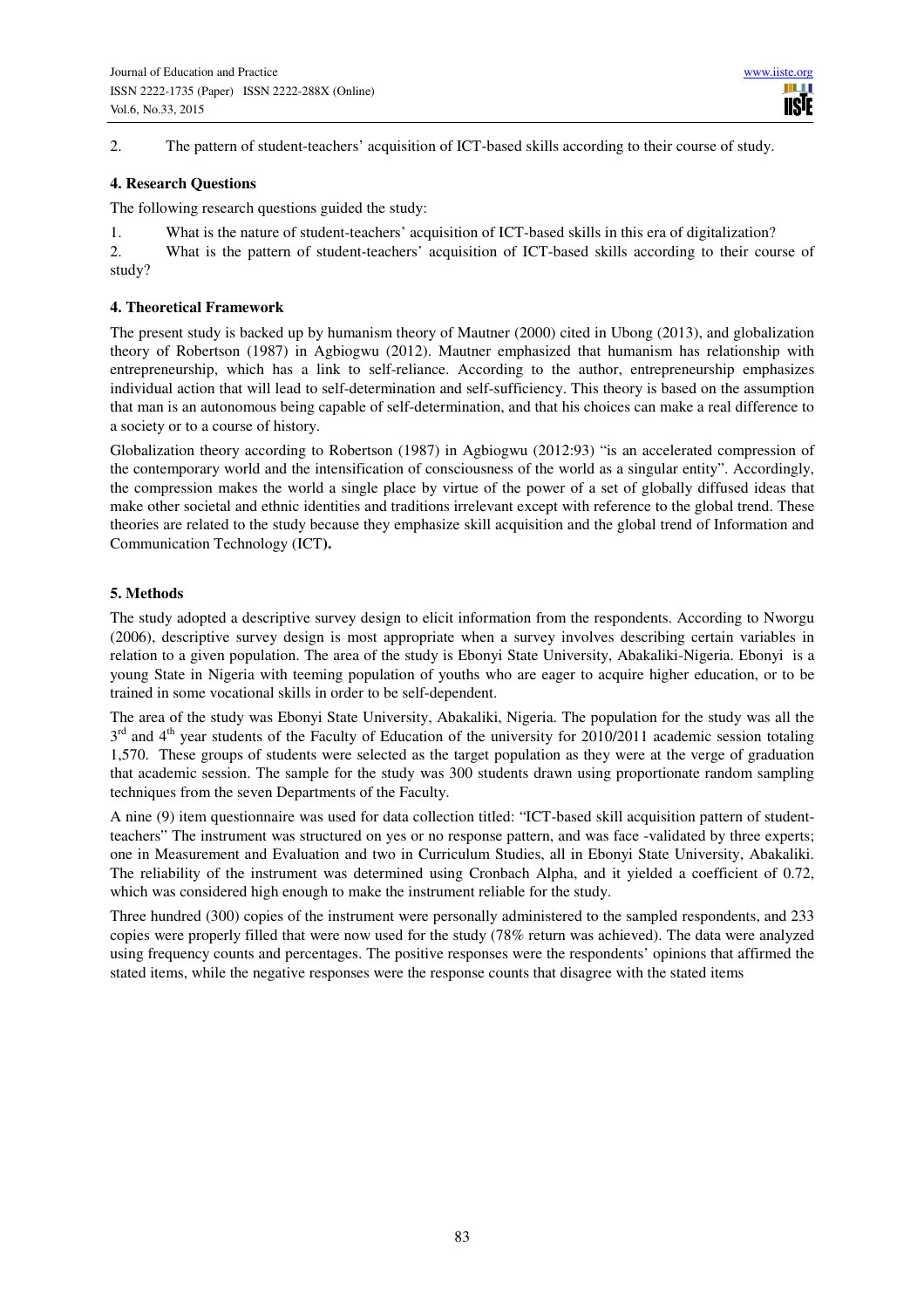#### **6. Results**

Table 1: Nature of acquisition of ICT skills by student-teachers  $(N = 233)$ 

| S/N. | <b>General ICT Skills Items</b>                                     | <b>Number of positive</b><br>responses |                             | <b>Number of negative</b><br>responses |                             |  |
|------|---------------------------------------------------------------------|----------------------------------------|-----------------------------|----------------------------------------|-----------------------------|--|
|      |                                                                     | f                                      | $\mathcal{G}_{\mathcal{O}}$ | $\mathbf f$                            | $\mathcal{G}_{\mathcal{O}}$ |  |
| 1.   | Deeper understanding of using computer for<br>data processing       | 143                                    | 61                          | 90                                     | 39                          |  |
| 2.   | To type and edit research materials and other<br>works              | 139                                    | 60                          | 94                                     | 40                          |  |
| 3.   | Improvement in ICT literate level and to peer-<br>tutor others      | 156                                    | 67                          | 77                                     | 33                          |  |
| 4.   | Rendering of online educational services                            | 132                                    | 57                          | 101                                    | 43                          |  |
| 5.   | Packaging of online innovative ideas for a fee                      | 118                                    | 51                          | 115                                    | 49                          |  |
| 6.   | Creation of wealth using<br><b>ICT</b> skills                       | 121                                    | 52                          | 112                                    | 48                          |  |
| 7.   | Improved skills for digital<br>salesmanship/marketing               | 133                                    | 57                          | 100                                    | 43                          |  |
| 8.   | Digital video and photo coverage                                    | 64                                     | 27                          | 169                                    | 73                          |  |
| 9.   | Expanded horizon on digital<br>communication and transport services | 87                                     | 37                          | 146                                    | 63                          |  |

Table 1 presents the analysis of the responses to the 9 items for the study. Items 1, 2, 3, 4 and 7 recorded the highest number of positive responses on ICT skill acquisition, while items 5 and 6 had moderate favorable responses. On the other hand, items 8 and 9 recorded lower number of negative responses. On the whole, the study findings showed that143 (61%) of the students have acquired the skill of computer data processing, while 90 students (39%) have not done so; 139 students (60%) can type and edit research materials and other works, but 94 of them (40%) could not yet. In improvement on general ICT level and to peer tutor others, 156 students (67%) affirmed that they have acquired the potentials, while 77 of them (33%) don't have the potential yet. 132 students (57%) agreed that they can render educational online services, while 101 of them (43%) said that they don't have the potential. Packaging of online innovative ideas for a fee had 118 students (51%) attesting to that, while 115 of them (49%) could not do so.

Again, 121(57%) students indicated that they can create wealth using ICT skills, while 112 (48%) were unable to acquire the skill. The study findings showed that 133 (57%) students said that they have acquired the online skill of salesmanship/marketing, while 100 (43%) of the students could not do so. Coming to digital/video coverage, only 64 (27%) of the students have acquired the skill, while 169 (73%) of them don't have the potential. Finally item 9 that was based on expanded horizon on digital communication and transport services had only 87 (37%) of the students possessing the skills, while the rest of the students-146 of them (63%) indicated that they have not yet acquired the skills. On the whole some of the student-teachers have made efforts to acquire some of the ICT skills which they are now using to support their education and to boost their entrepreneurial acumen.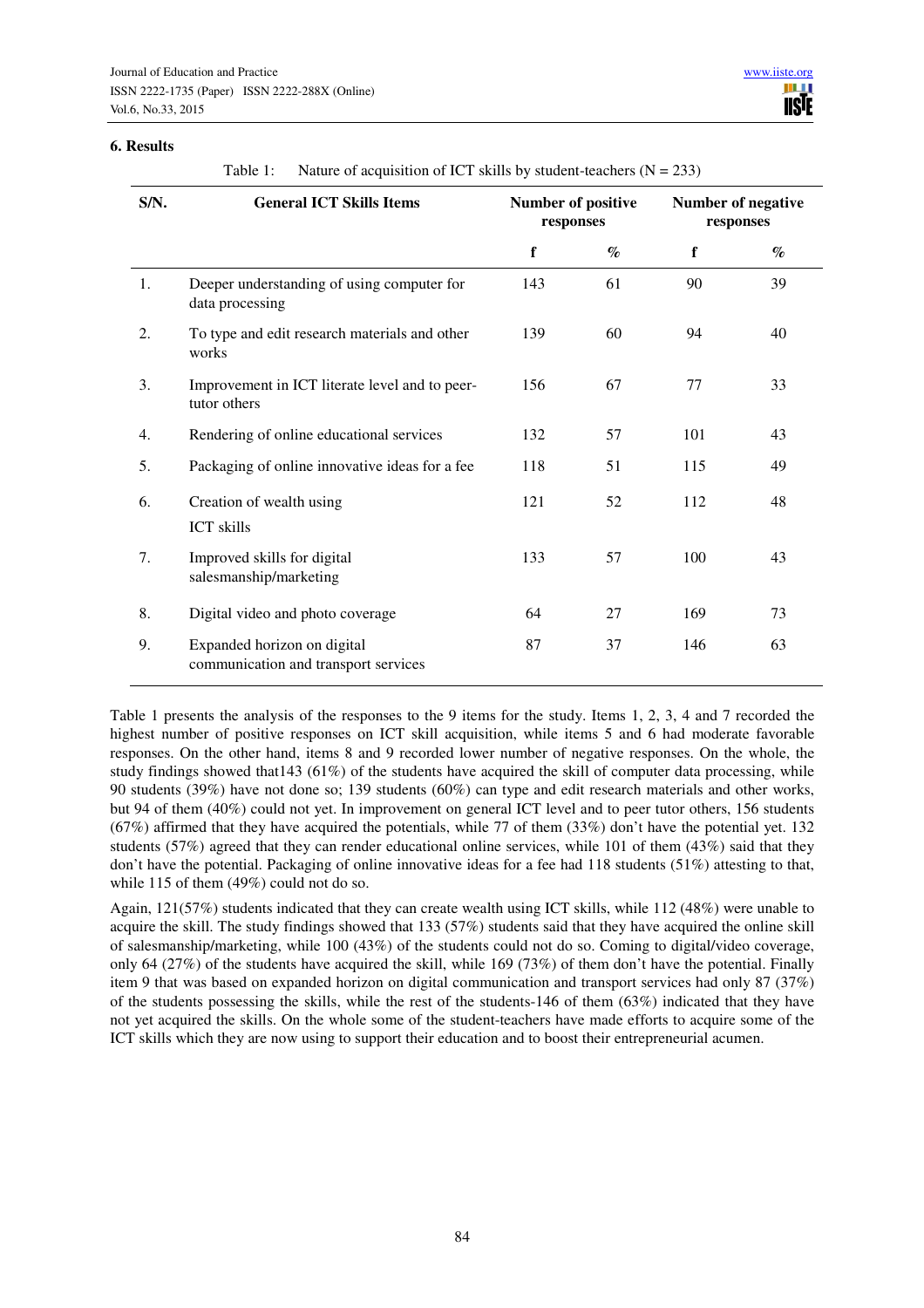| Dept  | ASS                      |                |      | <b>BED</b>              |      | <b>EDF</b> | <b>HMC</b> |                | <b>KHE</b> |            | <b>SED</b> |                | <b>TVE</b> |      |
|-------|--------------------------|----------------|------|-------------------------|------|------------|------------|----------------|------------|------------|------------|----------------|------------|------|
|       | $(n = 28)$<br>$(n = 42)$ |                |      | $(n = 52)$<br>$(n = 8)$ |      | $(n = 22)$ |            | $(n = 44)$     |            | $(n = 37)$ |            |                |            |      |
| Items | Yes                      | N <sub>o</sub> | Yes  | N <sub>0</sub>          | Yes  | No $%$     | Yes        | N <sub>o</sub> | Yes        | No         | Yes        | N <sub>o</sub> | Yes        | No   |
|       | $\%$                     | $\%$           | $\%$ | $\%$                    | $\%$ |            | $\%$       | $\%$           | $\%$       | $\%$       | $\%$       | $\%$           | $\%$       | $\%$ |
| 1.    | 51                       | 49             | 67   | 33                      | 56   | 44         | 88         | 12             | 77         | 23         | 43         | 57             | 73         | 27   |
| 2.    | 54                       | 46             | 79   | 23                      | 56   | 44         | 63         | 37             | 64         | 36         | 39         | 61             | 70         | 30   |
| 3.    | 71                       | 29             | 69   | 31                      | 69   | 31         | 50         | 50             | 73         | $27\,$     | 52         | 48             | 76         | 24   |
| 4.    | 49                       | 51             | 52   | 48                      | 37   | 63         | 25         | 75             | 56         | 44         | 20         | 80             | 68         | 32   |
| 5.    | 46                       | 54             | 60   | 40                      | 50   | 50         | 50         | 50             | 56         | 44         | 41         | 59             | 54         | 46   |
| 6.    | 39                       | 61             | 62   | 38                      | 48   | 52         | 50         | 50             | 68         | 32         | 28         | 72             | 76         | 24   |
| 7.    | 46                       | 54             | 67   | 33                      | 62   | 48         | 63         | 37             | 64         | 36         | 30         | 70             | 76         | 24   |
| 8.    | 18                       | 82             | 38   | 62                      | 21   | 79         | 25         | 75             | 27         | 73         | 23         | 77             | 38         | 62   |
| 9.    | 25                       | 75             | 50   | 50                      | 42   | 58         | 50         | 50             | 36         | 64         | 23         | 77             | 41         | 59   |

Table 2: Pattern of acquisition of ICT-based skills by student-teachers based on their course of study  $(N = 233)$ 

Note: Items referred to in Table 2 are as in Table

Table 2 presents the pattern of acquisition of the ICT skills by students-teachers based on their course of study. The study findings revealed that students doing vocationally based courses like Business Education, Technical and Vocational Education and Home Economics have acquired a lot of these ICT skills. Students in Educational Foundations, Human and Kinetic Education and Arts and Social Sciences courses seem not to have acquired most of these ICT skills as can be seen in Table 2. On the contrary, Science Education students who ought to have excelled in the acquisition of these skills could not do so; this was a startling revelation from the study.

## **7. Discussion**

The findings of the study indicated that some of the student-teachers have made efforts to acquire some of the ICT skills which they may use to support their education, and to boost their entrepreneurial acumen. These findings is in line with the view of Emesini (2009) who pointed out that in this era of digitalization, teachers and students alike are bracing up in order to be digitally competent and to fit into the global economy. Corroborating this view point, Ukwungwu and Oyedepo (2012) stated that students through the use of computers can acquire communication, creative, coordinating, calculating, commercial, concentration and cognitive skills. The authors believe that these skills once developed by students would lead to the improvement of their status in life, development of the nation's economy, creation of self-employment, and proper utilization of human and material resources.

The findings also showed that the students acquired ICT-based of data processing using computer; to type and edits works; improvement on ICT literate level and peer tutoring others; rendering of online services and improved skills in digital salesmanship/marketing respectively. These findings suggest that the student-teachers are set to key in into the new trend of digitalization of the Nigerian classroom in line with the vision of the Federal Government of Nigeria in the globalization process. Buttressing these findings, Villanueva (2000) and Mbachu (2008) explained that most of the developing countries have experienced the potentials of ICT in transforming their educational landscape at all levels. This is because with the use of ICT in education, teachers and students globally become more connected, and develop more positive attitude to educational processes as they interact. Packaging of online innovation ideas for a fee, and creation of wealth using ICT respectively recorded moderate positive responses, as the students wants to be self reliant after graduation. These findings were in consonance with the views of Igbokwe and Eke (2011) who observed that before the ratification of the MDGs'goals, most educational institutions in Africa were producing graduates who cannot stand on their own, and youths looking for jobs that where not available. This necessitated the introduction of entrepreneurship education into the university curriculum in Nigeria.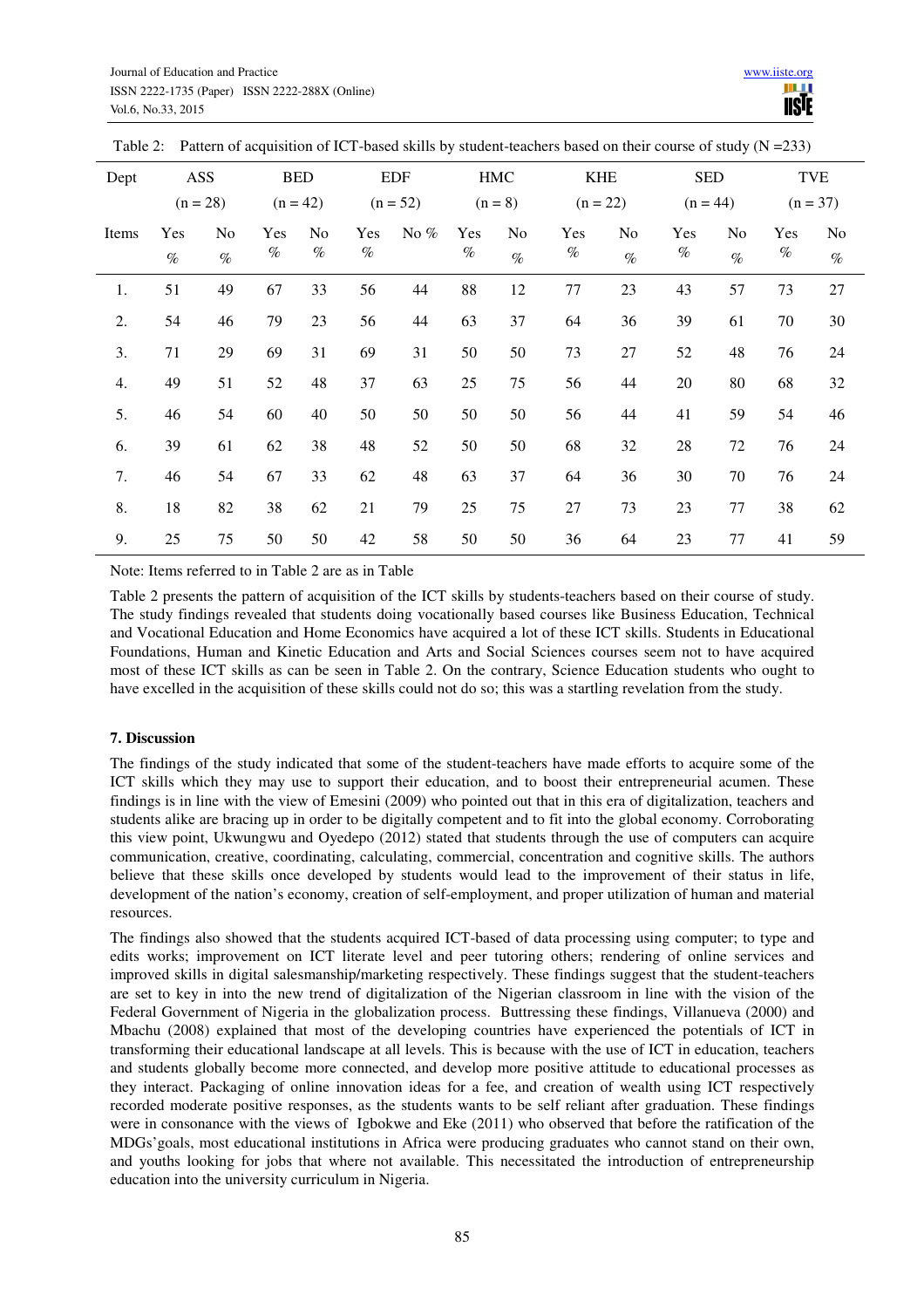On the other hand, digital/video coverage and expansion on digital communication and transport services respectively recorded high number of negative responses. This is likely so as these two areas are highly technical, and need proper digital training and finance to make the acquisition of these skills viable. These findings tally with the position of Onuegbu (2012) who reiterated that when students are properly trained in skill acquisition, they would be motivated to establish and manage their own business, and thereby be self-employed than looking for white-collar jobs.

A close observation of the analysis based on their course of study showed that students in the vocationally based courses like Business Education, Technical and Vocational Education and Home Economics have acquired a lot of these ICT skills. This is as a result of Nigeria University Commission's regulations (2004) that emphasized high level of skill acquisition in vocational courses, to make them relevant and worthwhile. This has led to the beefing up of the curricula of these courses in line with ICT loaded packages; hence the high level of acquisition of ICT skills by the students. Students in Educational Foundations, Human and Kinetic Education and Arts and Social Sciences courses have acquired minimally most of these ICT skills as can be seen in Table 2. Howbeit, the students are now exposed to rudimentary ICT courses under General Studies (GST) called CSC 101 and CSC 201, though this is not enough for them to acquire these basic skills in ICT. Hence Esu (2010) stressed that the nation' curricula should be functional and relevant to current global trends. Anowor (2010) observed that the Federal Ministry of Education of Nigeria formulated ICT policies and objectives which include among others: facilitating the teaching and learning process; promotion of problem–solving techniques; enhancing critical thinking and innovative skills; promoting live-long education; enhancing universal access to education.

Contrary to the expectation of the researcher, many science education students showed high negative responses to most of the ICT skills. This revelation was startling as one expects the science students to take the lead in ICT based skill acquisition. This revelation led the researcher to interview some of the science students to ascertain why most of them have not acquired these skills. The students stated that their laboratory practical which is manually done take the bulk of their time; so they do not have enough time to acquire enough of the ICT skills, as they only depend on the ones they are exposed to during their GST courses. Even those of them in the Computer option lamented that most of the ICT equipment for their practical sessions are not in good conditions, and that they are not given enough time to practice with the few good ones. These findings negate the laudable steps of the Federal Government of Nigeria in its National Policy (FRN, 2013:54) section 11, sub-sections 102(a and b)which stipulated that "The government shall provide facilities and necessary infrastructure for the promotion of ICT at all levels of the education system". Again, in line with these findings, Omirin (2009) reiterated that the tertiary education sector has been charged with the responsibility of endowing their students with innovative, adaptive, maintenance and development of production skills; this would enable them to meet up with the ever changing needs of the society, and prepare them for the information age. The author now concludes that the acquisition and utilization of ICT skills in the tertiary institutions in Nigeria have thus become imperative.

The study findings on the whole revealed that most student-teachers in Nigeria, with special reference to Ebonyi State University, Abakaliki in Nigeria are not yet ICT compliant. This is because most of them have not made efforts to acquire the basic ICT skills, and their courses of study have equally failed to expose them to the skills. This now implies that most of them have not been equipped to impart same ICT skills to the learners in the Nigerian classroom when they graduate; hence the need to train and re-train them in these skills when they become full-time teachers.

# **8. Educational Implications of the Findings for Teacher- Education in Nigeria**

The study findings have obvious implications for teacher-education in Nigeria. The findings portray that studentteachers' acquisition of ICT skills is directly related to their course of study. For instance, those of them in the vocational courses like Business Education, Technical and Vocational Education and Home Economics positively responded to the acquisition of ICT based skills as a result of their course of study. On the other hand, the other students in the non vocational areas acquired little of these skills. A study carried out by Emesini (2011) on areas of interest to acquire survival skills showed that ICT-related skill received the highest number of positive responses, as present day youths are digitally minded in order to fit into the global village in this era of digitalization. There is need for a re-think on how best to package teacher education curricula in the light of these findings, to make it relevant to the global trend and to make Nigerian teachers at all level of education digitally fit.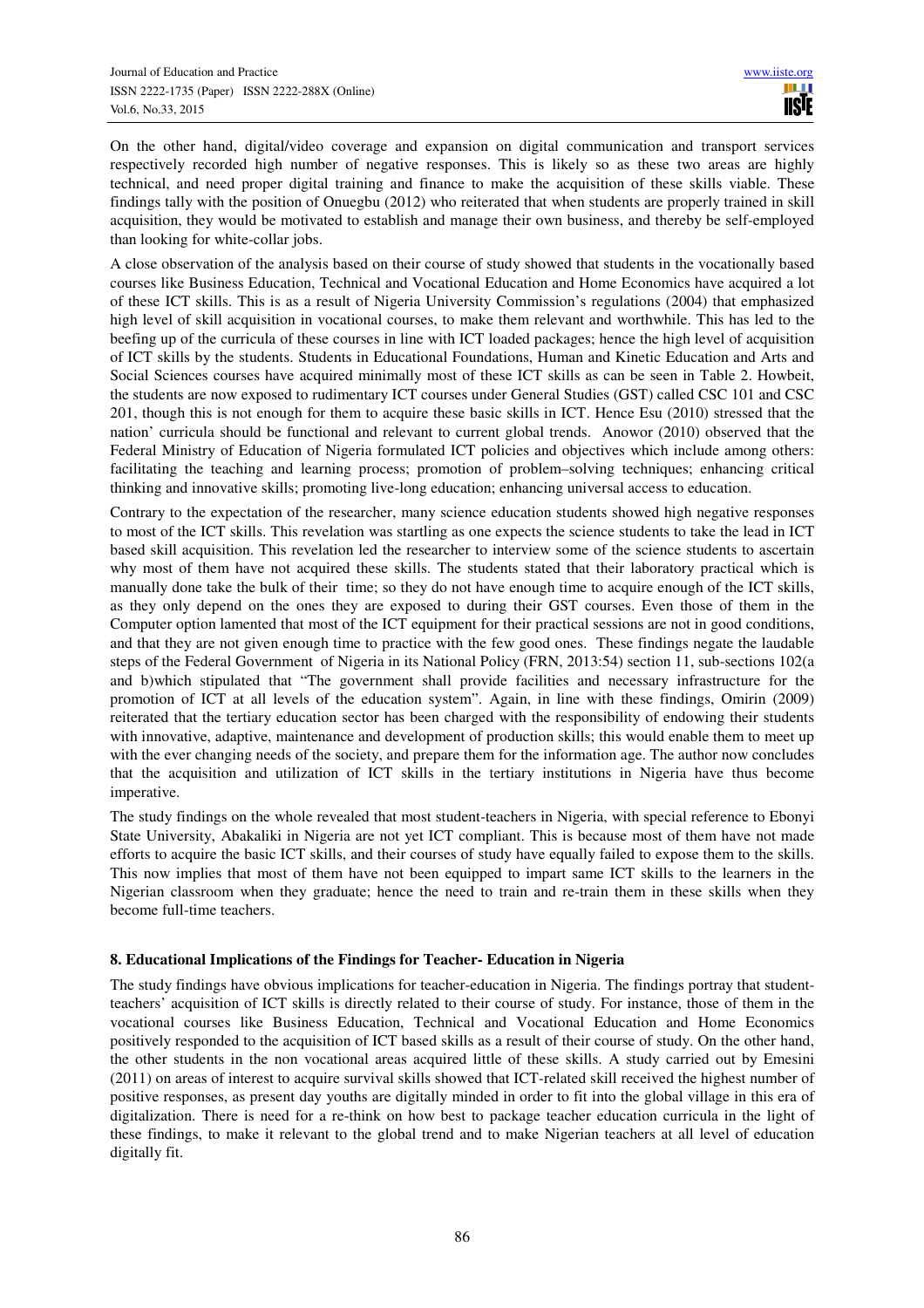The indispensable role of ICT in education and other spheres of life informed government's effort in organizing ICT training for teachers and other personnel in other ministries in Nigeria. Many teachers have in recent time undergone ICT training in order to update themselves and become computer literate, in order to meet up with the challenges of our contemporary ICT-driven world. The teachers thus equipped with ICT skills are expected to apply same in teaching-learning process. It then implies that teacher education programme needs to be beefed up to follow the pattern of digitalization, as they are at the hub of any education system. ICT usage and training is a complex undertaking that involve huge capital investment in the areas of proper training in software development and general ICT integration, infrastructural installations, technical supports and regular power supply. As such, enough budgetary allocation by the Federal Government of Nigeria for teacher education becomes imperative for them to be equipped with ICT skills during their training.

## **9. Conclusion**

The **s**tudy examined the pattern of acquisition of ICT based skills by student-teachers in Nigerian universities, and its implications for teacher education in this era of digitalization. The findings in table 1 showed that some of the student-teachers are set to key in into the new trend of digitalization of the Nigerian classrooms. On pattern of acquisition of the ICT skills by students-teachers based on their course of study, the findings revealed that students doing vocationally based courses like Business Education, Technical and Vocational Education and Home Economics have acquired a lot of these ICT skills. Students in Educational Foundations, Human and Kinetic Education and Arts and Social Sciences courses acquired a little of these ICT skills. On the contrary, Science Education students who ought to have excelled in the acquisition of these skills could not do so; this ought not to be so if basic machinery is put in place for the training of student-teachers in Nigeria. It then implies that teacher-education programme needs to be beefed up to follow the pattern of digitalization, as teachers are at the hub of any education system.

# **10. Recommendations**

Based on the findings of the study and the implications drawn, the following recommendations are made:

- 1. The Federal Government of Nigeria should as a matter of urgency, review teacher-education curricula in the country to reflect ICT trend.
- 2. Re-training of all teacher–trainers in the universities by ICT experts to update their knowledge in the ICT trend, so that they can impart same to the student-teachers.
- 3. There is the urgent need to build up the digital libraries/rooms of universities in Nigeria by concerned authorities, for easy practical of ICT skills by staff and students.
- 4. The students who have acquired the ICT based skills should be re-trained in advanced packages by ICT experts for perfection. These students should now be encouraged to peer-tutor their mates that are still lagging behind.
- 5. Making the ICT facilities available and accessible to both the teacher-trainers and the trainees for better output.

## **References**

Abubakar, Z.S. (2012). Integrating ICT in fostering entrepreneurship skills acquisition into secondary school curriculum for national development. *Nigerian Journal of Curriculum Studies, 19*(3), 102-110.

Ada, N. A. (2011). *Curriculum and entrepreneurship skill acquisition in Nigeria*. Keynote address presented at the  $24<sup>th</sup>$  annual conference of Curriculum Organization of Nigeria (CON), held at Benue State University, Makurdi, from  $14-17<sup>th</sup>$  September.

Agbiogwu, A. (2010). Starting ones own business. In I.N. Kanu & B.N. Nwigwe (Eds.), *Entrepreneurs' alternatives in entrepreneurship: Essential themes in theory and practices* (pp.13-21)*.* Owerri: Great International Press.

Agbiogwu, A. (2012). Impact of globalization on education. *Journal of Qualitative Education*, *8*(1), 92- 97.

Anowor, O.O. (2010). Imperative of ICT in teachers. In L.O. Ocho (Ed.). *Reform in education* (pp. 56-62). Enugu: New Generation Ventures.

Babangida, A.A., & Bissallah, C.E. (2011). *Focusing on teachers' attitudes, methodology and ICT education delivery practices in the 21st century Nigeria*. A conference paper presented at an international conference organized by the University of Nigeria, Nsukka,  $20^{th} - 23^{rd}$  June.